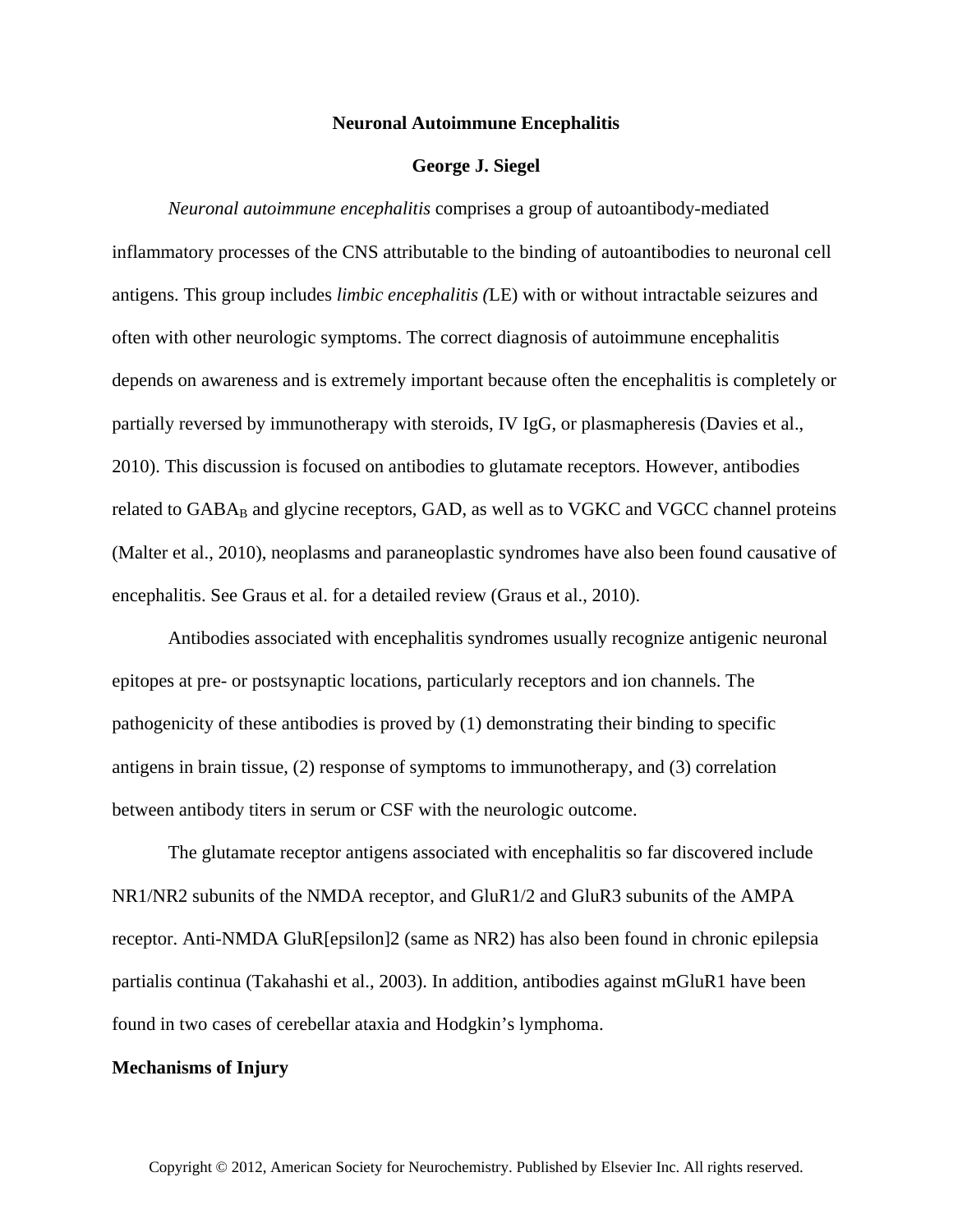Antibodies against glutamate receptors may interfere with their protein–protein interactions in the membrane with co-localized gelatinase, which is involved with synaptic and dendritic remodeling. The antibody binding may lead to alterations in dendritic plasticity and synaptic density (Gawlak et al., 2009). Antibodies to AMPA receptor found in LE produce alterations in synaptic receptor location. Application of these antibodies to cultures of neurons decreased the number of GluR2-containing AMPA receptor clusters at synapses and a decrease in AMPAR cluster density. These effects were reversed after antibody removal (Lai et al., 2009). Other possible mechanisms of injury are that antibodies may induce release of microglial factors that enhance NMDA receptor currents and toxicity (Moriguchi et al., 2003), bind to GluR on T cells to trigger inflammatory responses (Ganor et al., 2003), or be induced by elements of cell debris after T-cell–mediated damage (Takahashi et al., 2003) or apoptosis (Muñoz et al., 2010). In addition, GluR antibodies may block their activation or prevent their closing. In Rasmussen's encephalitis with intractable seizures, for example, serum antibodies to AMPA receptor GluR3 were found to maintain the receptors in a prolonged open state (Twyman et al., 1995), thus leading to intractable seizures and neuronal death (Levite et al., 1999).

# **Potential Therapy**

In rat brain, neuroinflammation can be reduced by antagonism of glutamatergic transmission or inhibition of COX2 activity (Willard et al., 2000). In this view, inhibitors of NMDA receptors, iNOS or COX2 may be potential routes of therapy in these encephalitides.

#### **References**

Davies, G., Irani, S. R., Coltart, C., Ingle, G., Amin, Y., & Taylor, C., et al. (2010). Anti-Nmethyl-D-aspartate receptor antibodies: A potentially treatable cause of encephalitis in the intensive care unit. *Critical Care Medicine*, *38*(2), 679–682.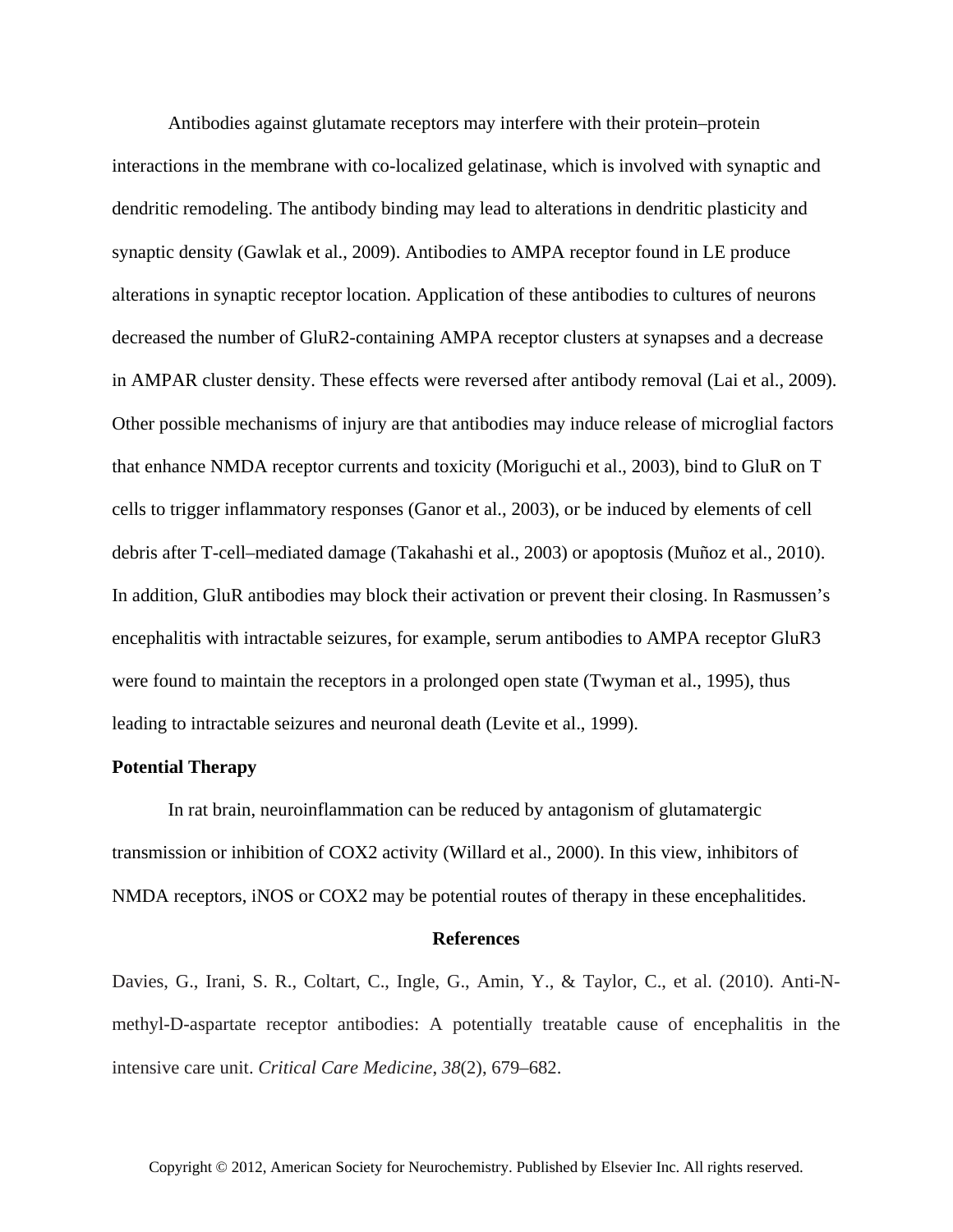Ganor, Y., Besser, M., Ben-Zakay, N., Unger, T., & Levite, M. (2003). Human T cells express a functional ionotropic glutamate receptor GluR3, and glutamate by itself triggers integrinmediated adhesion to laminin and fibronectin and chemotactic migration. *Journal of Immunology*, *170*(8), 4362–4372.

Gawlak, M., Gòrkiewicz, T., Gorlewicz, A., Konopacki, F. A., Kaczmarek, L., & Wilczynski, G. M. (2009). High resolution in situ zymography reveals matrix metalloproteinase activity at glutamatergic synapses. *Neuroscience*, *158*(1), 167–176.

Graus, F., Saiz, A., & Dalmau, J. (2010). Antibodies and neuronal autoimmune disorders of the CNS. *Journal of Neurology*, *257*(4), 509–517.

Lai, M., Hughes, E. G., Peng, X., Zhou, L., Gleichman, A. J., & Shu, H., et al. (2009). AMPA receptor antibodies in limbic encephalitis alter synaptic receptor location. *Annals of Neurology*, *65*(4), 424–434.

Levite, M., Fleidervish, I. A., Schwarz, A., Pelled, D., & Futerman, A. H. (1999). Autoantibodies to the glutamate receptor kill neurons via activation of the receptor ion channel. *Journal of Autoimmunity*, *13*(1), 61–72.

Malter, M. P., Helmstaedter, C., Urbach, H., Vincent, A., & Bien, C. G. (2010). Antibodies to glutamic acid decarboxylase define a form of limbic encephalitis. *Annals of Neurology*, *67*(4), 470–478.

Moriguchi, S., Mizoguchi, Y., Tomimatsu, Y., Hayashi, Y., Kadowaki, T., & Kagamiishi, Y., et al. (2003). Potentiation of NMDA receptor-mediated synaptic responses by microglia. *Brain Research Molecular Brain Research*, *119*(2), 160–169.

Muñoz, L. E., Lauber, K., Schiller, M., Manfredi, A. A., & Herrmann, M. (2010). The role of defective clearance of apoptotic cells in systemic autoimmunity. *Nature Reviews Rheumatology*,